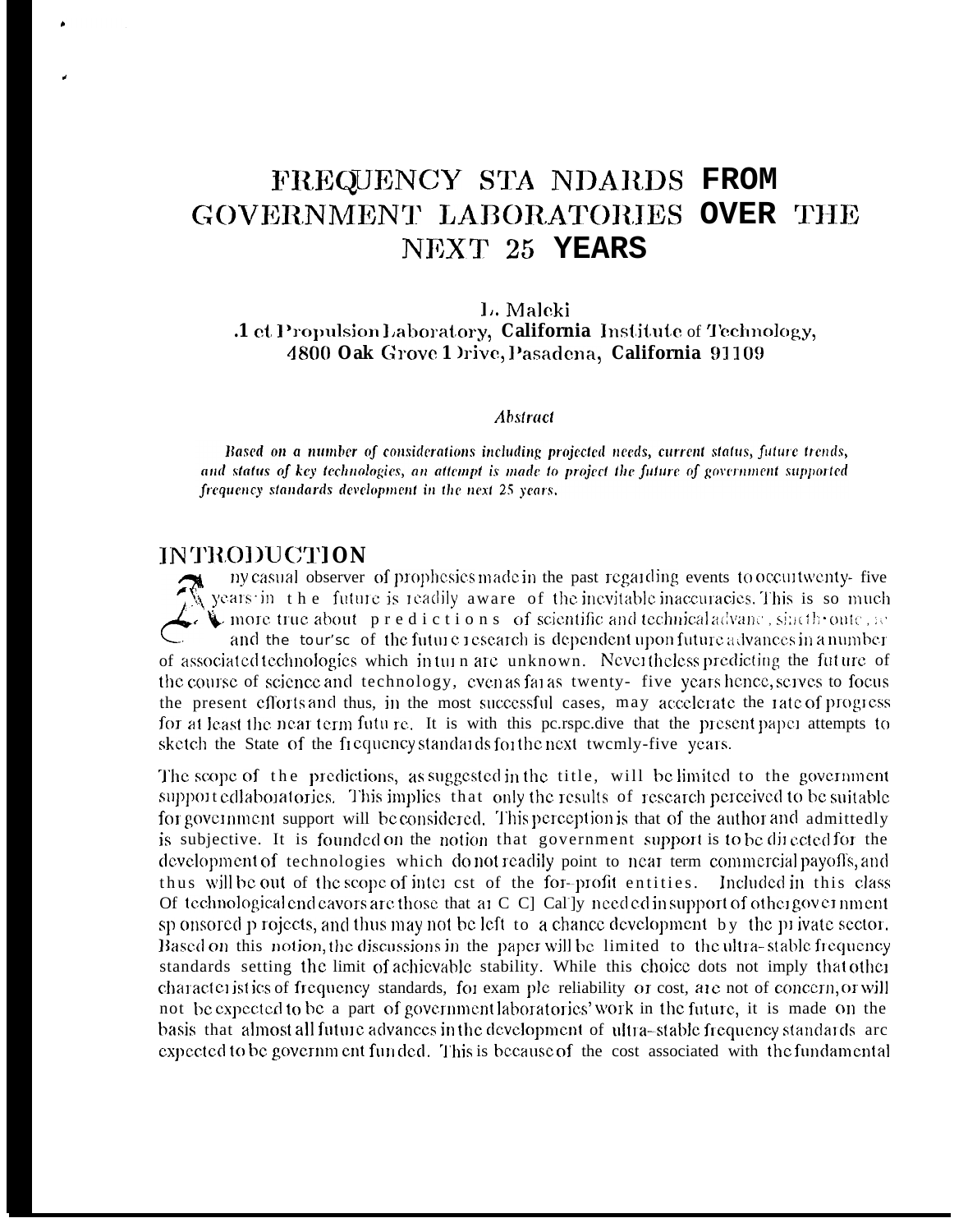I escarch, and the uncertainty in short term commercial payoff, for the development of improved st ability performance. The limited need for the number of such standards manufactured also places the burden of the development of the ultra-stable frequency standards on government sponsored research.

Within the boundary conditions outlined above, (his paper will first present a brief review of the state of the frequency standards of twenty-five years ago, followed by a discussion of the present day and near term future capabilities. This information will then be used to extrapolate to the next twenty- five years. The extrapolation will be guided by the identification of the areas of need already known to exist. Since, the pace of the future development will be strongly in fluenced by advance s intechnologies which directly affect the performance of frequency standards, several key technologies will be identified.

### **MOTIVATION**

efore a prediction of the performance of the future frequency standards can be made the assumption that in fact they will still be needed twent y- five years from now merits some discussion. in the case of the frequency standards, the assumption) of their need a quarter of a century from now is an easy one to justify. As an enabling technology for communications, the role of reference frequency signals will not be diminished in the future, and may well be expanded. This is because every received 01 transmitted signal  $\frac{1}{2}$  ication syst cm<sup>3</sup>.  $\therefore$   $\therefore$   $\therefore$   $\therefore$   $\therefore$   $\therefore$  a  $\therefore$  a created to, a stable frequency derived  $\mathrm{in}_{\mathrm{[3-}C^{r}}$ a frequency standard. " i of communication is ever expanding, with no £. technological, economical, or sociological imperative to head off the expansion, it is clear that the need for frequency standards will also expand.

The seco., , . ason f O I expecting  $a_1$  and  $a_2$  are not  $\sim$   $\sim$   $\mu$  ency standards during the next twent y- five years is the position of frequency and time as the' most precisely measurable of all physical parameters. Thus measurements requiring the most achievable precision by necessity depend on frequency and time standards. This ensures that the demand for ultla-stable frequency standards will continue in the future.

The third reason for needing frequency standards in the future is related to the above, and pertains to the fact that every theory in physics fails at some limit. That is to say, every theory in physics, including those that have been provento everyone's satisfaction to hold true, have a finite domain of applicability. It thus becomes an important endeavor in physics to identify the boundaries of each theory, particularly those that hold so well! This exercise requires the most precise measurements possible for the highest resolution. 1 lere again, the most precise tool of the physical metrology is the frequency standard.

I believe the above reasoning place the assumption of a need for frequency standards on sure enough a footing" to justify the exercise of the prediction of theirfuture status.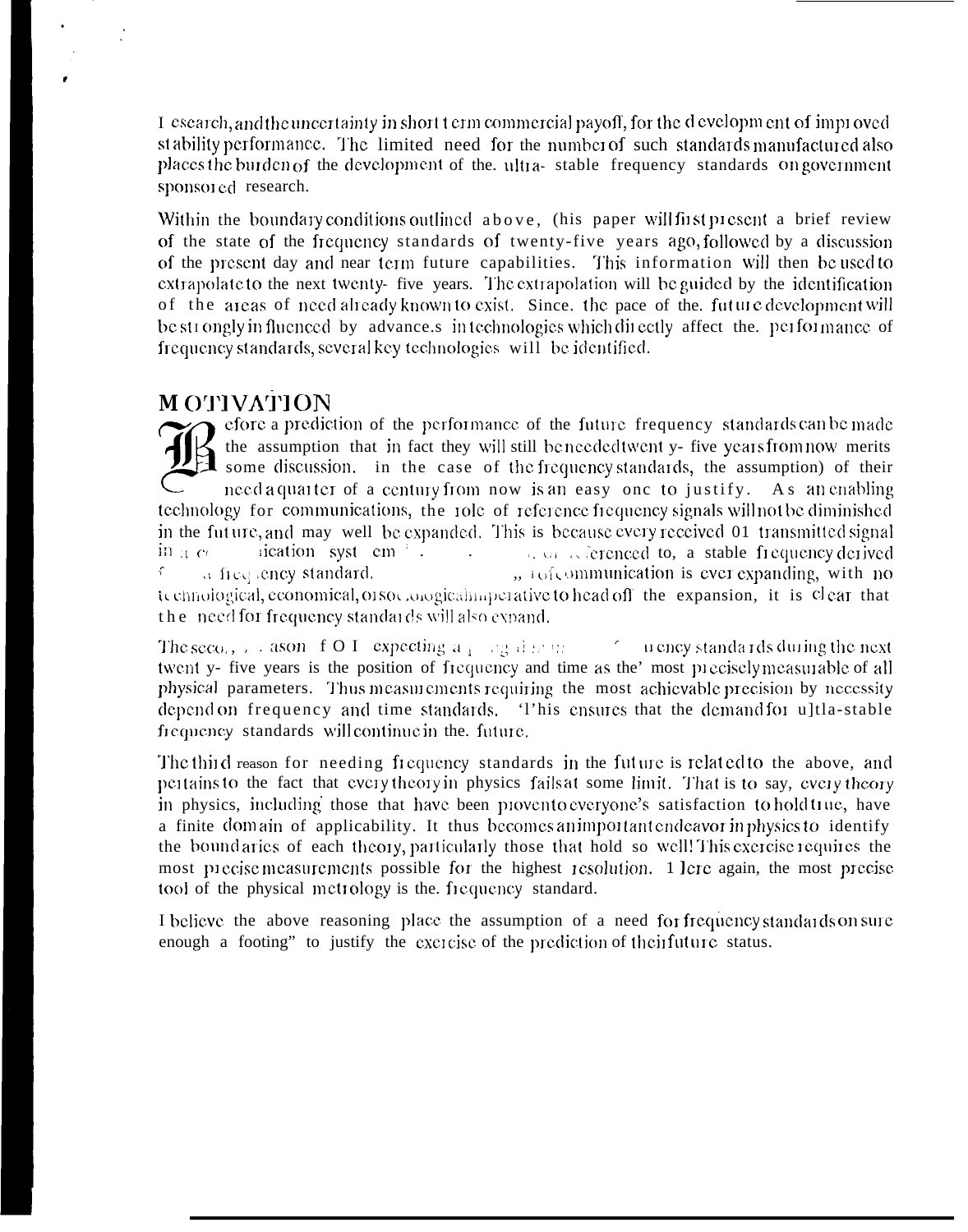# A BRIEFLOOKAT 111 S".'01{3'

is instructive to look at the state of the technology of frequency standards twenty-five years ago, and search for guidelines for making fut ure prediction. The proceedings of the first 1"'1"1'1, as well as proceedings of the Frequency Control Symposium (FCS) some. twenty- five years ago, contain numerous interesting and instructive examples. Papers pertinent to our discussions may be best summarized in one of the following three cat egories: "Those that promise of new, and sometimes bold, innovations which have since been found unfulfille d; those that predict a performance that we now find to be grossly underestinuated; and those whose predictions were overestimates.

Virtually all papers making predictions fall within one of the above categories. As typical examples consider a survey paper on cesium beam frequency standards in the Proceedings of the FCS in  $1971^{[1]}$ . Here the performances of various Cs standards are used to develop an accuracy trend versus time, a plot that is reproduced in Fig. 1. Based on these results evidently the accuracy of the cesium standard had improved by about two orders of magnitudes every ten years (two decades per decade). Thus based on this information it wouldn't have been too unreasonable to have predicted a performance accuracy of a part in  $10^{17}$  for a 1993 version of the cesium standard, since, the accuracy in  $1971$  was about a part in  $10<sup>3</sup>$ . With hindsight one. can easily point to reasons why this extrapolation is not justified, but such reasons were not present in 1973.

As a second example consider the paper by 11. E. Peters in the Proceedings of the 3rd  $1^{\circ}$ " 1'1 in 1971121. 1 lere results for the performance of the NASA prototype atomic hydrogen standard N]'- 1 is given. Based on this example, the authorargues that the maser has the potential for stability of a few parts in  $10^{15}$ .  $1<sub>1</sub>$  di ogen masers exceeding this stability performance have since. been developed by Peters and his co-workers at Sigma Tau company, and by Vessot and co-workers at the, Smithsonian Astrophysical Obse I vator y, where some have operated at about 8 x 10<sup>-16</sup> stability. Again, it is easy to justify with hindsight why in 1971 the ultimate performance of the II-maser was underestimated.

Finally as our last example we can point to the work at Harvard in N. Ramsey's group on the large storage box maser. In a paper by Uzgiris and Ramsey in the 22nd FCS in 1968[3] the problem of wall collisions is consider c(1 and a solution is described in the form of a large diameter storage box to increase the time spent by atoms in the storage volume, thus reducing the fraction of the time atoms spend on the wall. A picture of this maser is given in Figure 2 of the paper showing the stor age. box, which has a linear dimension of approximately five feet long and five feet in diameter. The improvement obtained by this instrument evidently (lid not warrant its cumbersome size, and large storage masers did not receive any more serious attention. Thus the promise held by this innovation remained unfulfilled, despite, its initial success.

In re.viewing the three examples given above it is clear that advances in our understanding of the underlying physics of frequency standards coupled with innovations in the associated technologies make s the subject of future predictions a rather risky enterprise.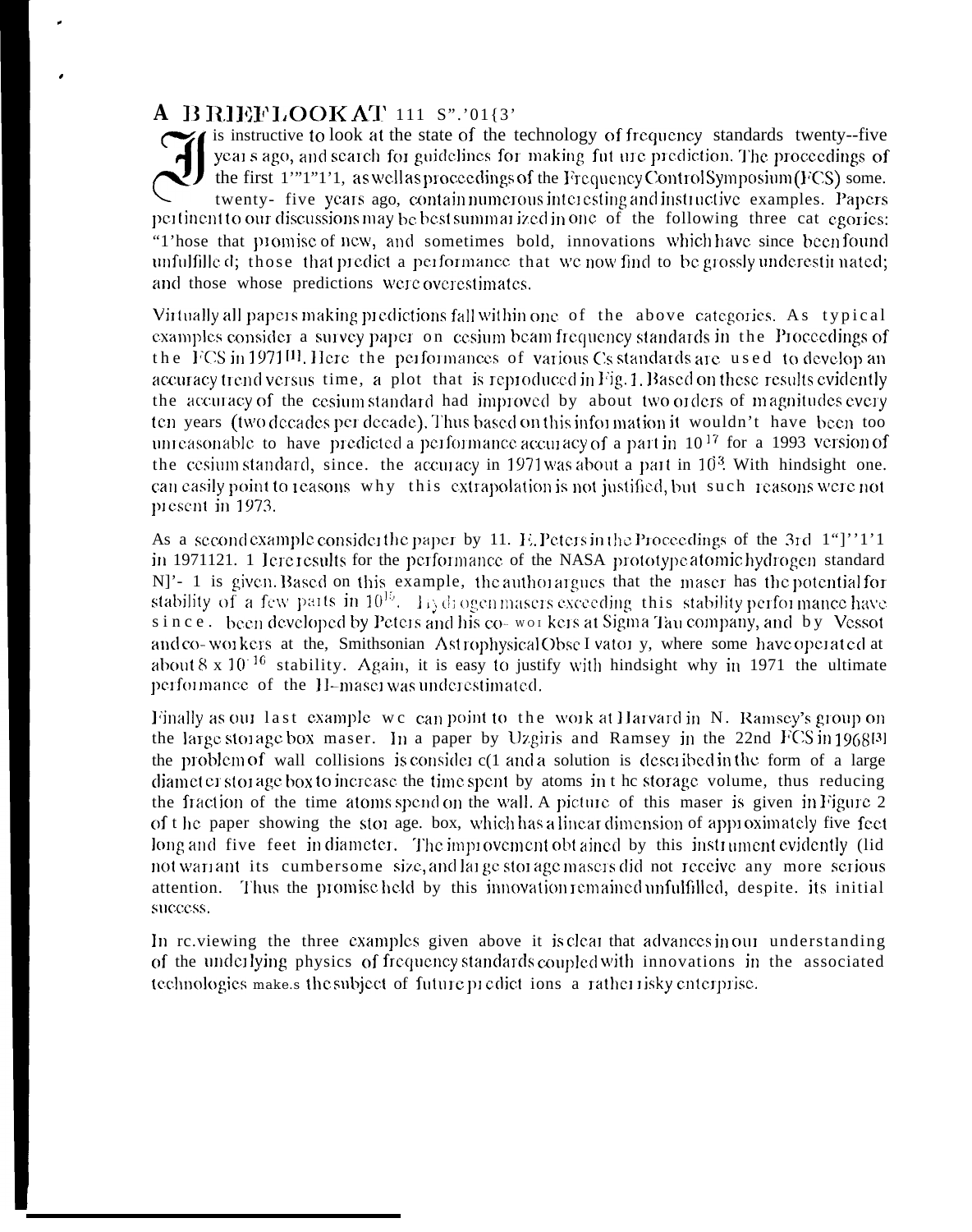A Look at the Current Status and Near Term Future Development s

c.cent progress in anumber of scientific and technological fields has led to significant advances in the performance of ultra-stable frequency standards. In particular the advent of semiconductor and solid state lasers with narrow linewidth and suitable wavelength have resulted in significant improvements in the performance of cesium and I ubidium stand ards. The development of novel approaches such as the linearion trap has allowed increased signal to noise ratio for high performance lamp based ion standards. Advances in the understanding of the physics] mechanism for laser trapping and cooling have led to the development of a new class of standards based on an old proposal, the cesium fountain clock first considered by Zacharias<sup>[4]</sup> 1 aser cooling of small clouds of ions has pointed to the possibility of developing a primary standard based on a bead of a small number of trapped and cooled mercury ions.

Laser optical pumping has virtually replaced magnetic selection in most primary frequency standards. An example of this is the recent progress obtained with NIST-7, an optically pumped cesium standard, which has yielded a short term stability of  $8 \times 10^{-3} \sigma^{1/2}$ [5].

Similarly progress in ion standards has led to stability performance reported at  $7 \times 10^{-14} \tau^{-1/2}$ . for intervals measured to about 104 seconds<sup>[6]</sup>. This performance is expected to persist for averaging intervals longer than 10<sup>6</sup> seconds.

Preliminary results have, been obtained with cesium fountain clocks, using laser cooling and manipulation of atoms t rapped in a Zeeman optical t rap (ZOT)[7]. Stability performance of  $3 \times 1$  ()" \*7. 1/2 has been demonstrated, which has led the researchers to predict a potential for short term stability of  $2 \times 10^{-14} \tau$  -  $1/2$  for cessum fountain clocks.

1 ascied dedirapped ions have been knownto hold the. potential for much improved stability, Recent advances in last.1 cooling of mercury ions in a miniature linear trap at NIST are expected to realize the potential for a high performance microwave standard. Stability of about  $5.5 \times 10^{9}$   $^{14}$   $\tau$  - 1/2 has be enprojected for 50 cooled mercury ions undergoing the clock transition at 40.5 GHz<sup>[8]</sup>.

In the past few years room temperature hydrogen masers have demonstrated stability of about  $8 \times$  10- 16. Several units operate at this level for relatively long time before degradation due to environmental influences set in. Retermination alwances in ervogenic hydrogen mast. Is have led to projections of two to thi cc orders of magnitude improvements compared to the performance of 100m t emperature masers<sup>[9]</sup>.

The only other ultra- stable. frequency standard which is not based on an atomic transition is the cryogenic cavity stabilized oscillator. Performance of these instruments extends only to a few hundi ed seconds, but fut ui e. improvements are expected. Stability of the Superconducting Cavity Stabilized Maser Oscillator (SCMO) has been demonstrated at about 2  $\times$  10<sup> $\cdot$ </sup> 1<sup>5</sup> for averaging intervals to about 800 s<sup>[10]</sup>. Higher performance is anticipated with improvements in cavity Q and stabilization of the power pumping the ruby maser.

in Figure 2 the performance of ultra-stable frequency stand ards of today are summarized, together with nearterm predictions within the next five years. These predictions are based on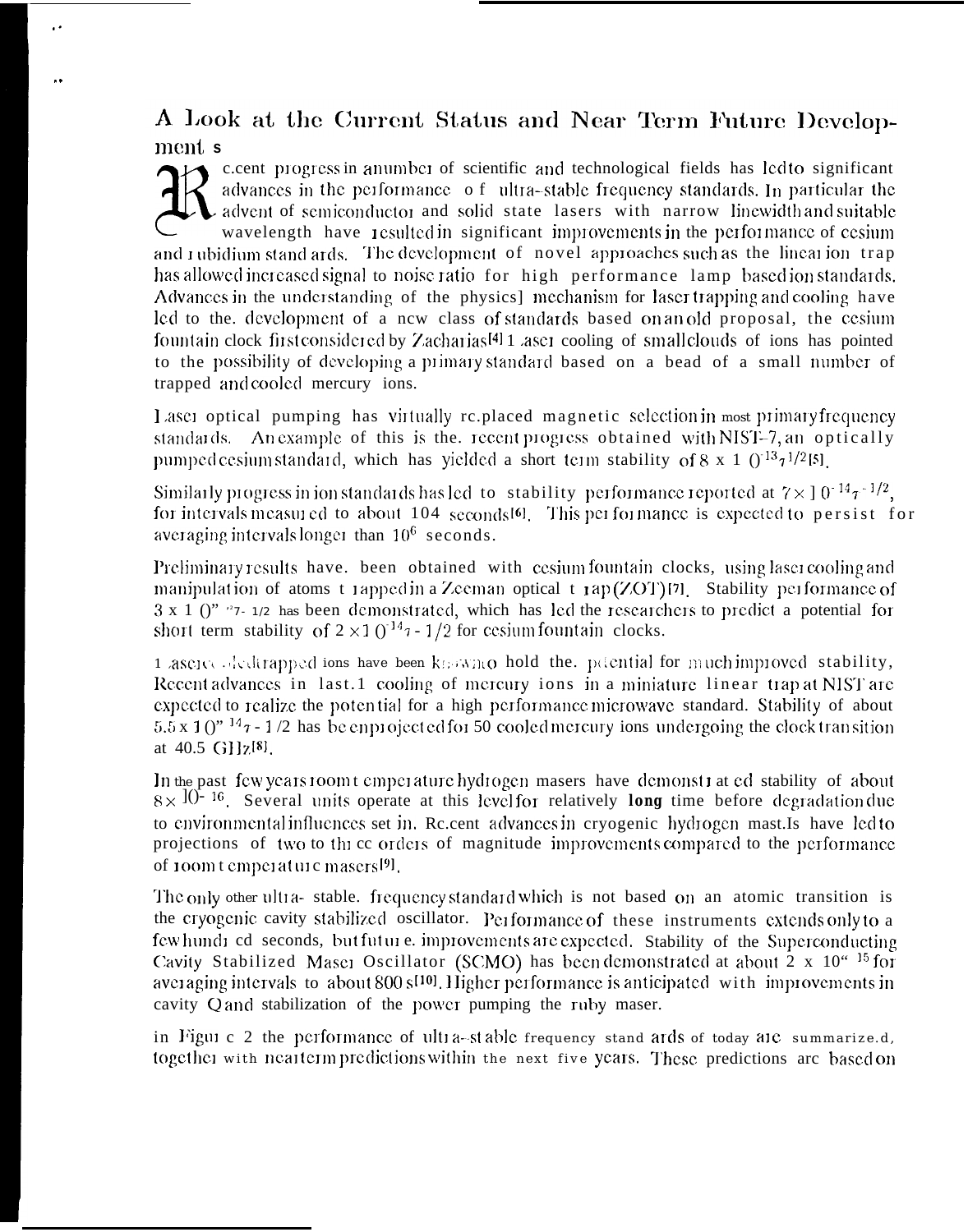the author's subjective judgment as to the state of readiness of these standards, and do not necessarily agree with predictions of other researchers in the field. They are extrapolated from the current performance, and anticipated progress.

# FUTURE NEEDS FOR ULTRA-STABLE STANDARI )S

learly the progress in the development of future standards will be driven by outstanding needs for various applications. Some of the reasons why frequency standards will be needed in the next 2.5 years were mentioned above. In this section areas where lack of capability exists, and yet numerous applications have laid out requirements will be mentioned.

Applications of ~lltla-stable frequency standards in scientific investigations imply yet another class of instruments. Since environmental perturbations on earth can limit the ultimate sensitivity required for many science experiments, it is natural to design experiments that can take, advantage of the relatively benignenvironment of space. Space experiments however must be performed within the constraints of low mass and low power available to practical spacecraft. Thus far the development of a low mass, and low power frequency standard (mass less than 4 kg, power less than 5 W) with stability execeding a part in  $10^{15}$  has not been demonstrated. One of the outstanding needs in the. areas of ultla-stable standards is such an instrument. Future work will also be driven by ever more stringent requirements of space enft navigation and position location.

Small and miniature ult-a-stable standards represent yet another class of needs. The concept of miniaturization is related to the needs of spacecraft standards, but yet relates to terrestrial applications as well. T here are at least two reasons for pursuing work in this area. First a small frequency stand will re r e allow more effective shielding of the environmental perturbations. This is because it is practically more simple to stabilize the environment in a small region of space than a large one. Thus all other things being equal, miniaturization may lead to improved stability, especially for longer averaging intervals. Furthermore, reduced shielding requirements may also lead to reduced costs for such standards.

The second reason for miniaturization of frequency standards is to extend their range of applications. Already small receivers for GPS, for example, have led to an explosion in areas of applications. An ultra-high stability standard in a "small>' package will similarly find an extended range of applications, including those that resulting from simply the case of use.

Per haps the most conspicuous lack in ultra-high frequency standards is in the area of optical standards. The reader may have noticed the absence of a performance curve in Fig. 2. for an optical standard. This is because ult a- high stability optical frequency standards have not as yet been demonstrated. Yet advances in optical communications and scientific experiments quietly await practical optical standards. Furthermore the direct dependence of the stability of atomic standards on the line  $Q$  (the ratio of the frequency of the dock transition to the observed width of the transition) points to the optical standard as the ultimate ultra-high stability frequency standard, where the frequency of the. '(dock" transition is in the range of  $10^{14}$  Hz.

Per haps the major obstacle for the development of anultr a-stable, optical frequency standard